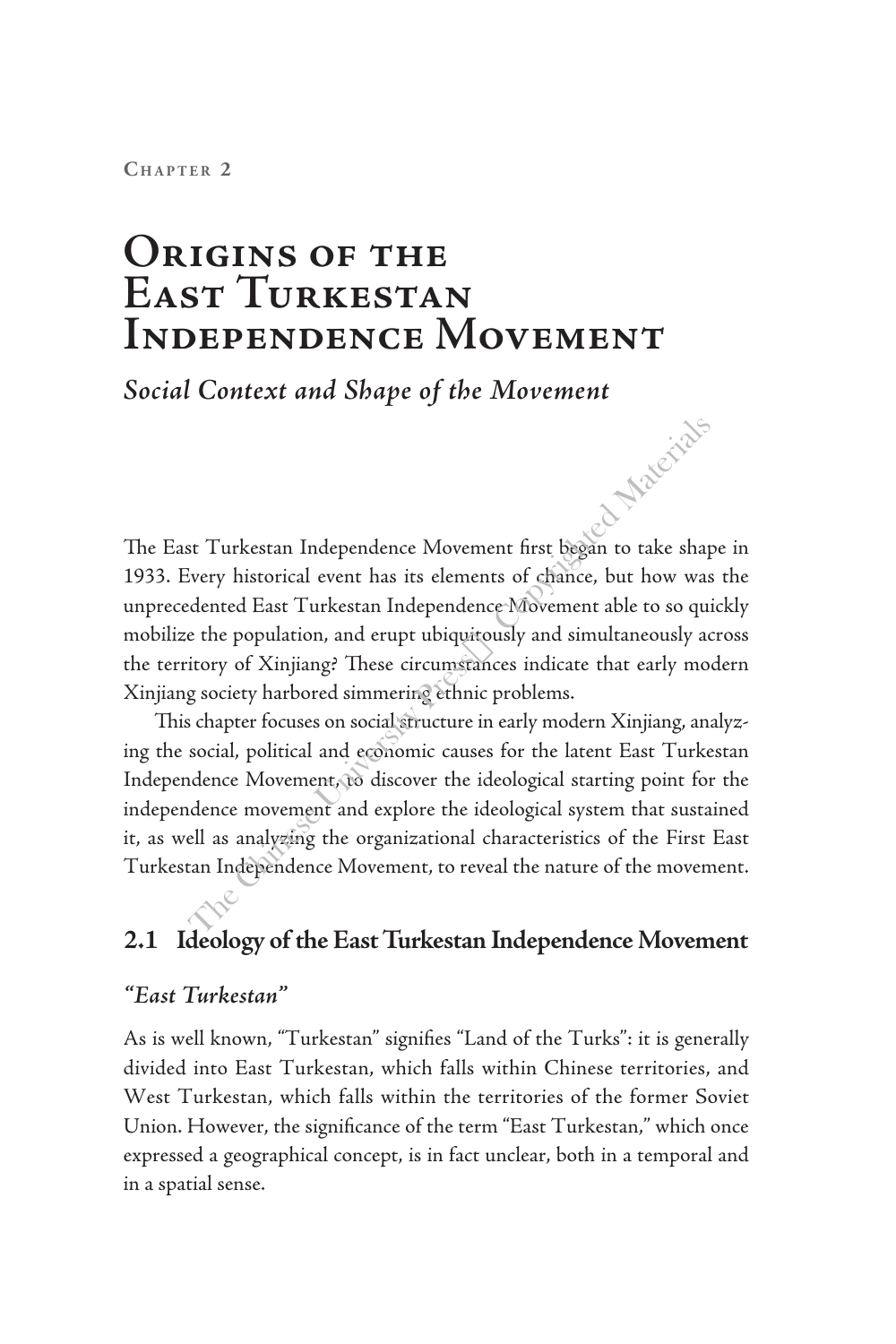The spatial ambiguity is due to the fact that the term "East Turkestan" has been used at various times in reference to southern Xinjiang (the Tarim Basin and the surrounding region), in reference to the region of eastern Xinjiang containing the Hami Basin, and even in reference to the entire territory of Xinjiang. The temporal ambiguity is based on the lack of definite hypotheses regarding the point when the term "East Turkestan" (*Xarh Turkestan*) emerged in the Uyghur language: some sources refer to Xinjiang as "East Turkestan" even prior to the in-migration of the Turkic peoples.

Although *The Life of Yakoob Beg*, written by Demetrius Charles Boulger and published in London in 1878, refers to southern Xinjiang as "Eastern or Chinese Turkestan,"1 it should be noted that *Tārīkh-ī Khāmīdī*  (History of Hāmīdī), written by the Uyghur historian Molla Musa Sayrami and completed in 1908, still refers to the region as "Mogulistan Yurti yaki Yette Xeher" (Mogulistan, or the Land of the Seven Cities).<sup>2</sup> Other sources show that, even in the early 1920s, the Uyghur people still did not refer to the region as "East Turkestan." In a 1934 essay entitled "Xinjiang Legislators in the Era of the Beijing Government," which criticizes the Uyghur parliamentarians under the Republic of China, the original Uyghur author refers to himself as a "resident of southern Xinjiang" (*nan Jiang ren* 南疆人).3 These sources demonstrate that, even among local Uyghurs, the place name "East Turkestan" was a loanword that was not accepted until the early modern era. Michough *The Life of Yakoob Beg,* written by Demetrius C<br>ger and published in London in 1878, refers to southern Xinj<br>cern or Chinese Turkestan," it should be noted that *Narikh-i K*<br>ory of Hämidi), written by the Uyghur

It was not ustil the 1930s that Uyghurs began broadly utilizing the term "East Turkestan": this was likely linked to the nascent "East Turkestan Independence Movement," which first began to take shape in that era. As related by the Japanese scholar Yasushi Shinmen, in September 1933, the leaders of the Turpan Rebellion sent a letter to the British consulate in Kashgar, describing the contemporary conditions in "East Turkestan" and "West Turkestan."<sup>4</sup> Britain in fact played what some observers called a "dishonorable role"<sup>5</sup> in the rise of the East Turkestan Independence Movement: whether this is tied to the introduction of the English-language term "East Turkestan" into the Uyghur language bears further research. On November 16, 1933, the official newspaper of the government of the Islamic Republic of East Turkestan, *Independence* (*Istqlāl*) ran the statement: "Our slogan is, 'East Turkestan is the East Turkestan of every person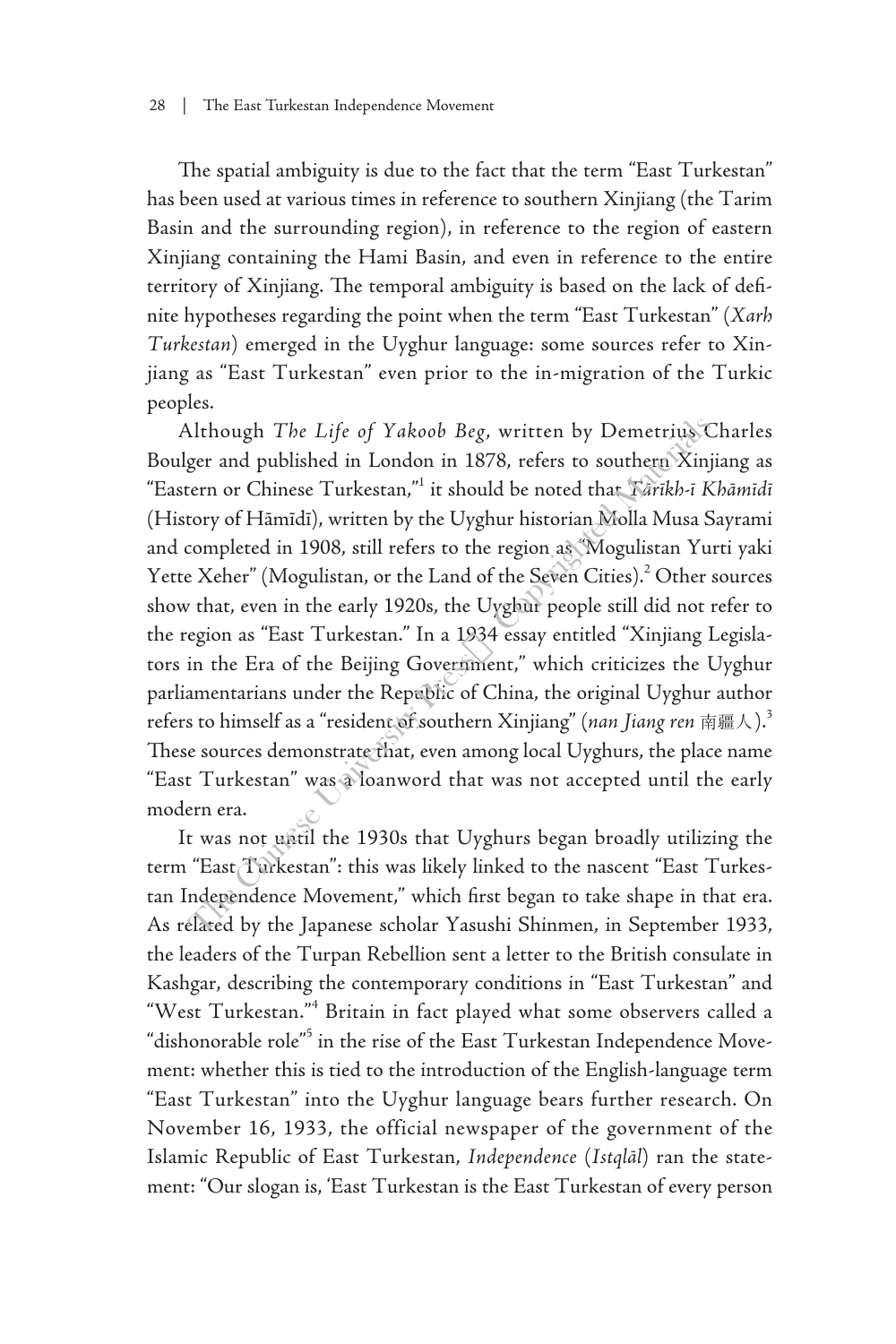in East Turkestan.' . . . We do not use their [Chinese] language and place names."6 The term "East Turkestan" finally permeated the Uyghur language as a place name after the First East Turkestan Independence Movement. The above passage shows that the significance of the term "East Turkestan" was initially based on condemnation of ethnic oppression, as well as advocacy for national consciousness and a sense of territoriality; the emergence of this national consciousness and territoriality was undoubtedly tied to changes in the self-identity of the Uyghur people. We can see also that the significance of "East Turkestan" was ideologically linked to the early modern "Uyghur Enlightenment."

#### *The Early Modern "Uyghur Enlightenment" and "Pan-Turkism"*

The 1880s witnessed the rapid expansion of trade between the Uyghur communities and Russia (Tatar merchants, to be specific): following the suppression of the Yaqub Beg regime, the Qing Dynasty had founded the province of Xinjiang and granted special trading privileges to Russian merchants, including complete exemption from taxes in the region of Xinjiang, as well as permission to "exchange goods" and "pay debts in kind with sundry goods," leading to the rise of an industrial capitalist class of *bāy* (the "wealthy"), who enriched themselves through industry as well as, and especially, trade.  $7$  At the same time, as exchanges between the Uyghurs and the outside world, particularly foreign states, gradually increased, Uyghur society quietly birthed an early modern cultural enlightenment. "Uyghur Enlightenment."<br>
"Thy Modern "Uyghur Enlightenment" and "Pang Turkisn<br>
80s witnessed the rapid expansion of trade between the Uyg<br>
inities and Russia (Tatar merchants, to be specific): following<br>
sion of the Yaqub

The Uyghur Enlightenment was a movement centering on a "new class of intelligentsia" who were "beginning to have a profound sense of crisis regarding their own ethnic identity," as well as "certain religious figures" who launched a new-style, universal school education movement (known as *usul ul-jadid*, or "new method," also referred to as Jadidism)—aside from Islamic education, these schools also taught history, geography, mathematics, chemistry, and other modern sciences.<sup>8</sup> The economic backers for this movement were the wealthy industrialists of the new Uyghur capitalist class, the *bāy*.

The Uyghur Enlightenment first arose in the Kashgar region, the cultural and economic center of Uyghur society in the southern Tianshan Mountains. According to the recollections of a Uyhgur elder, the famous industrialist brothers Husayn Musabayow and Bawadun Musabayow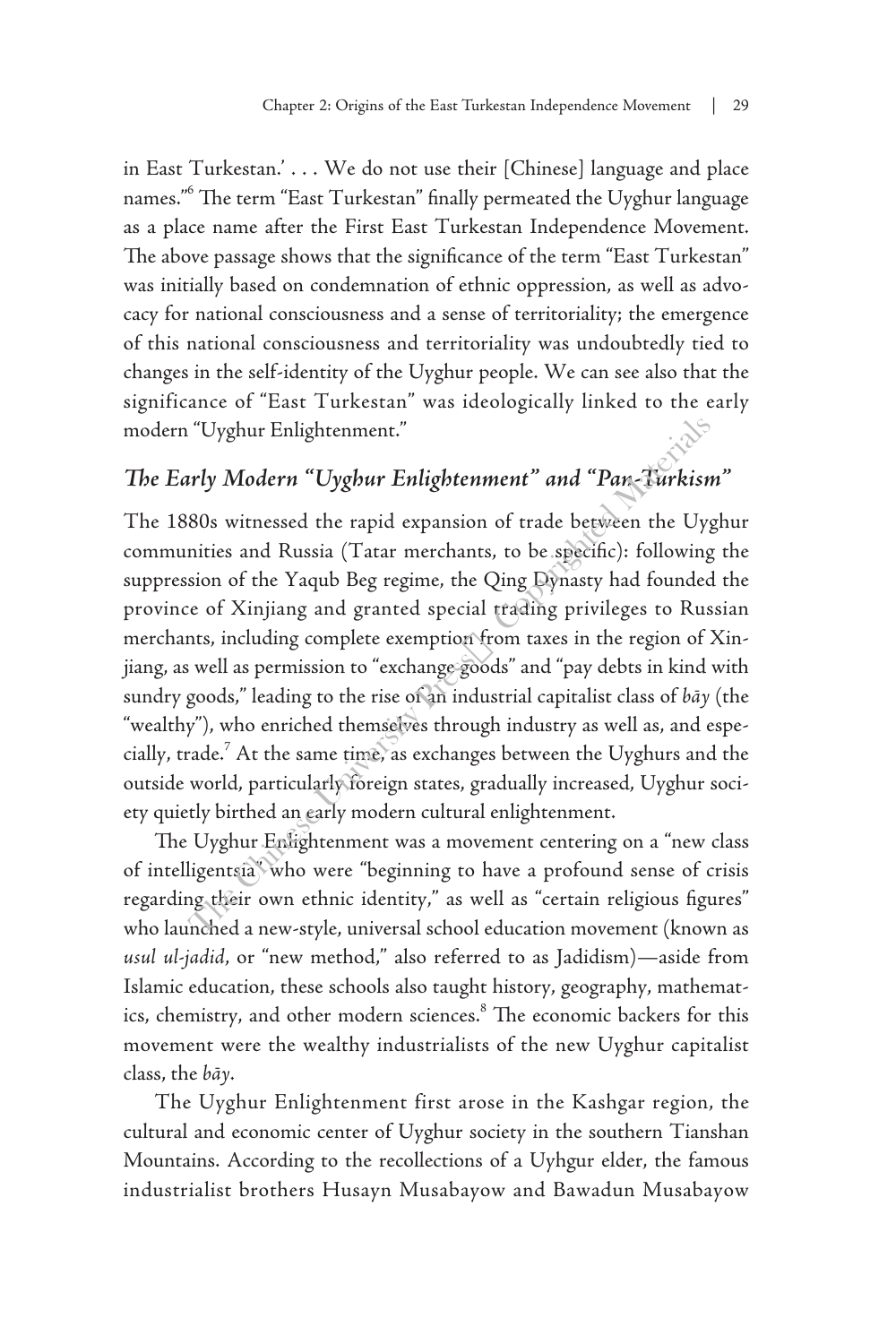sponsored the establishment of Uyghur society's first Jadidist school in 1883, at Iksak Township in Atush County, 20 kilometers north of the city of Kashgar. The Uyghur Enlightenment reached its peak in the 1910s. In one example, the well-known *akhund* Abdukadir Damulla, who went on pilgrimage to Mecca and passed through Ottoman Turkey to return to Kashgar, founded the first Jadidist school in the city of Kashgar in 1912.<sup>9</sup> During this period, Jadidist schools were founded in Ili, Turpan, Qitai (Guchung), Hami (Kumul), Kucha, Aksu and other Uyghur cities.<sup>10</sup>

According to many Uyghur scholarly sources, as well as recollections by the older generation of Uyghurs, the most noteworthy aspects of the Uyghur Enlightenment were the popular trends of "studying abroad" and "inviting foreign teachers." In point of fact, the foreign countries involved in these trends were essentially limited to Ottoman Turkey and Russia. It should also be noted that the Uyghurs' experiences in studying "abroad" were fairly limited. The Uyghurs who traveled to study in Russia were not exposed to the influence of the proletariat revolution in Russia's urban centers; instead, they were concentrated in the city of Kazan, today the capital of the Tatarstan region of Russia, and the teachers invited to Xinjiang were also Tatars from Kazan.<sup>41</sup> older generation of Uyghurs, the most noteworthy aspects<br>uur Enlightenment were the popular trends of "studying abros<br>ting foreign teachers." In point of fact, the foreign countries inve<br>trends were essentially limited to

Since most of the instructors initially hired to teach at the Jadidist school in Iksak had a background at traditional religious schools and were unable to meet the requirements of a Jadidist education, the Musabayow brothers decided to send seven young Uyghurs to study abroad in the city of Kazan, with which they had trade relations. When these figures returned to Iksak, they broadened the scope of education at the school, and redesigned the teaching content based on the curricula of schools in Kazan and Istanbul in Ottoman Turkey. By 1892, the Musabayow brothers had reportedly sent more than 50 individuals to study in Russia and Ottoman Turkey. The Musabayow family paid for the entire cost of these trips out of pocket.<sup>12</sup>

Yamauchi Masayuki, a Japanese scholar well-known for his research on Islamic studies and ethnic issues in the former Soviet Union, notes that: "In  $19<sup>th</sup>$  and early  $20<sup>th</sup>$ -century Tatar society, reforms to school education were a matter of life or death." Due to these reforms, "After the Revolution of 1905, [Kazan] became the center of Muslim politics and culture, and it played a role in the Islamic world in no way secondary to that of Istanbul,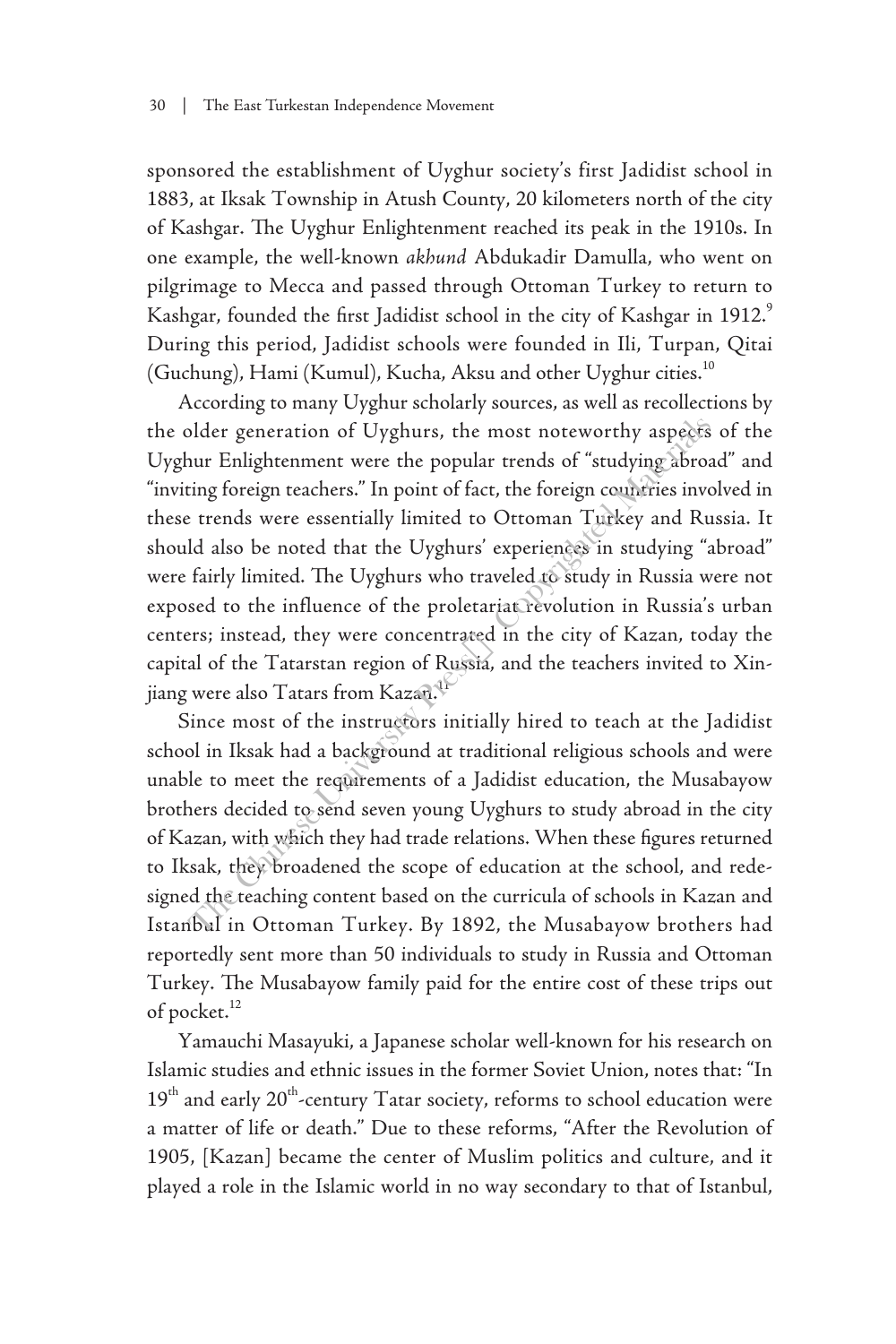Cairo, or Beirut."13 This has important significance in understanding the nature of the early modern Uyghur Enlightenment. The Uyghurs' efforts to deepen their connections to Tatar society were based on their shared identity as "subjugated ethnic groups" seeking a way forward for their people. The Tatars, who had achieved a measure of success in this respect, therefore served as a ready-made role model for the Uyghur people.

As the only independent state ruled by a Turkic people, Ottoman Turkey also played an important role in the Uyghur Enlightenment. The Jadidist schools in southern Xinjiang engaged a number of Turkish teachers; this is corroborated by many Uyghur memoirs. The Uyghurs who studied abroad in Ottoman Turkey were also extremely active in the Enlightenment.<sup>14</sup> To improve the quality of education at his school, Bawadun Musabayow invited Ababakil, Ahmet Kamal, Abudu Rahim, Mukal and other Turkish figures to teach at the school. After Ababakil returned to his home country in 1905, Ahmet Kamal became a central figure. At the request of Bawadun Musabayow, Ahmet Kamal founded Uyghur society's first normal school for teachers at Iksak in 1907.<sup>15</sup> However, other accounts state that Ahmet Kamal did not arrive in the Kashgar region until March 1913, at the invitation of the Musabayow family. At the time, there had been plans to found a normal school in the city of Kashgar, but due to opposition by conservative forces, the school was moved to Iksak, and opened its doors on April 19, 1913.<sup>16</sup> is is corroborated by many Uyghur memoirs. The Uyghuys<br>
abroad in Ottoman Turkey were also extremely active in<br>
enment.<sup>14</sup> To improve the quality of education at his chool, B.<br>
isabayow invited Ababakil, Ahmet Kamal, Abud

At the normal school in Iksak, Ahmet Kamal taught students that the sultan of the Ottoman Empire was their true leader; he also taught them to sing Turkish marches, and the content of his lessons showed a strong inclination toward pan-Islamism and pan-Turkism. Kamal's actions were informed by the rise of the First World War: he hoped to arouse the

"Turkic" consciousness of the local Uyghur population through his teachings, and inspire in them a sense of responsibility as "Turkish compatriots" to support the Ottoman Empire as the "leader of the global Islamic alliance."17 Mas'ut Sabri of *The city of Kashgar in the 1930s*

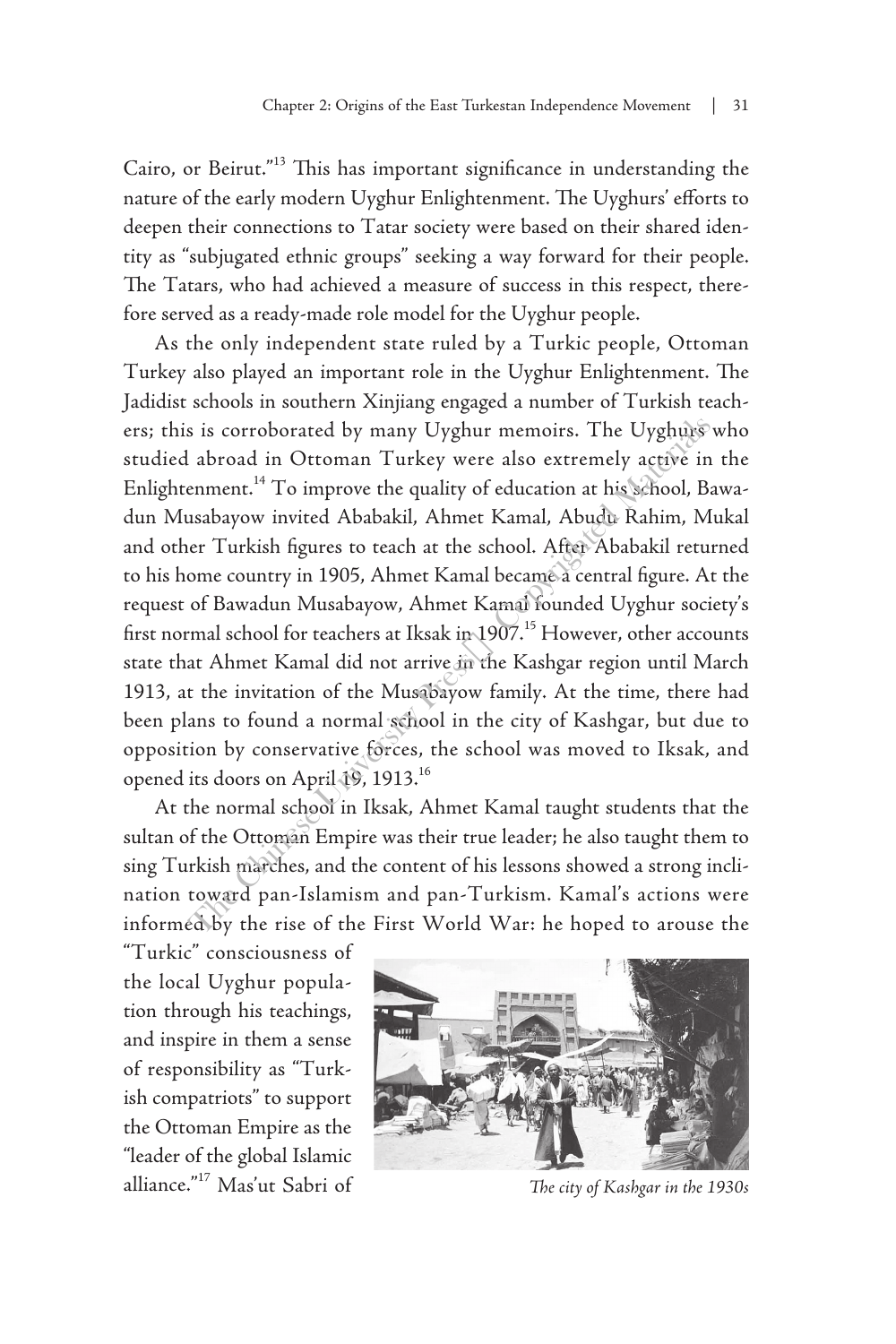Ili, who studied abroad in Ottoman Turkey, also taught his students at the Jadidist school that, "Our ancestors are Turks."<sup>18</sup>

The ideological origins of the Uyghur Enlightenment can undeniably be traced back to both Ottoman Turkey and Kazan Tatar society: "The Tatar Turks and Ottoman Turkey both served as wellsprings of early modern Turkic nationalism."19 Here, "early modern Turkic nationalism" is another term for "pan-Turkism." The version of pan-Turkism that arose in Tatar society sought to strengthen the unity of the Turkic peoples, so that the "subjugated" Turkish ethnic groups could continue to survive and develop within early modern international society.<sup>20</sup> Many Uyghurs adopted pan-Islamism and became strongly influenced by pan-Turkism after experiencing exchanges with these two regions.

When the First East Turkestan Independence Movement arose in 1933, teachers at the Jadidist schools in Atush who had studied abroad in Turkey mobilized their students to support the movement.<sup>21</sup> These circumstances demonstrate the web of connections between the Uyghur intellectuals who traveled to Ottoman Turkey, the Uyghur Enlightenment, and the East Turkestan Independence Movement. In particular, many of the principal actors in the Uyghur Enlightenment later became the leaders of the East Turkestan Independence Movement, revealing the ideological ties between the two movements. in early modern international society.<sup>20</sup> Many Uyghurs adopted<br>
ism and became strongly influenced by pan-Turkism after exp<br>
xchanges with these two regions.<br>
When the First East Turkestan Independence Movement a<br>
i, teac

### **2.2 The First Independence Movement**

### *Origins of the Independence Movement*

The "Kumul Rebellion" (referred to in Chinese as the *Hami qiyi* 哈密起義 or "Hami Rebellion") of March 1931 set the scene for the First East Turkestan Independence Movement. The fuse for the Kumul Rebellion was the proposal by Jin Shuren, then the warlord governor of the Xinjiang provincial government, to "abolish hereditary chieftancy and institute centralized governance" (*gaitu guiliu* 改土歸流), for the sake of expanding his own power. This move signaled the removal of the hereditary Kumulik Uyghur "princes" (wang  $\pm$ ) of the semi-autonomous Kumul Khanate formerly appointed by the Qing government, channeling the Uyghur farmers under the jurisdiction of the khanate into local administrative districts under the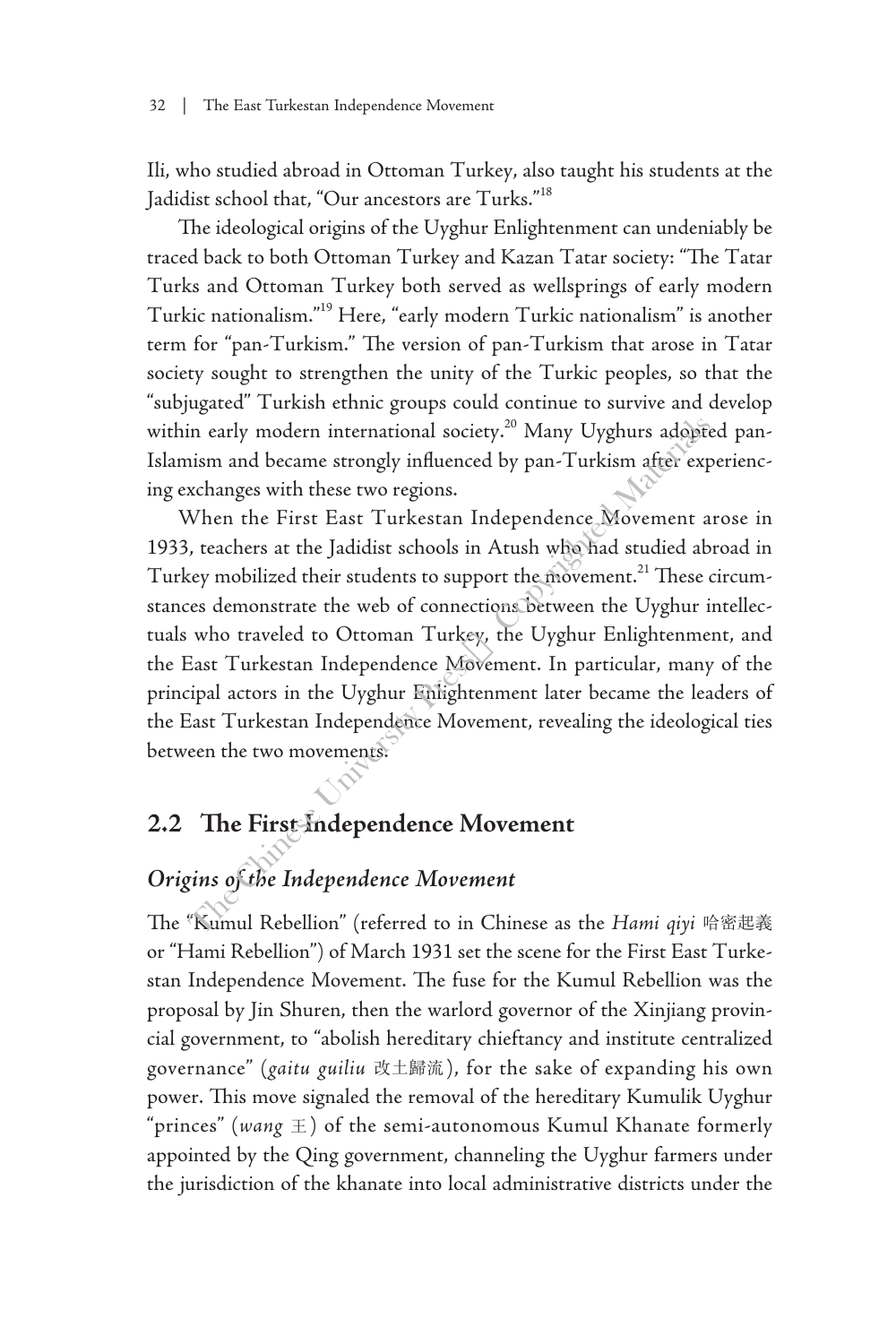governance of regular bureaucrats. The Uyghur farmers had previously staged two uprisings seeking the abolishment of the Kumul Khanate (also referred to as the *Hami wangzhi* 哈密王制 or "Hami Principality"), thus Jin Shuren's actions initially seemed to be aligned with the farmers' demands. However, the reforms did not simply result in a loss of political privileges for the people connected to the khanate: the government also sent in troops to squeeze the local populace, while rising Han Chinese immigration threatened the stability of ordinary Uyghur farmers,<sup>22</sup> thus inciting universal discontent amongst the Uyghur elite as well as the general population.

It is arguable that the Kumul Rebellion carried "anti-Han" overtones from its inception: the rebels sought to massacre all Han immigrants who had settled down in the region. Participants in the uprising noted in their memoirs that the leaders of the rebellion were all figures connected to the old khanate: the fact that two different social classes with divergent objectives were able to unite in a struggle against the Han Chinese demonstrates that ethnic conflict was a more salient and more compelling force than internecine class antagonism within contemporary Uyghur society.<sup>23</sup>

Amidst the surging ethnic movement of the Uyghur peoples in the 1930s, from the earliest Kumul Rebellion to the movement's gradual spread into the southern Tianshan Mountains, the term "East Turkestan" never made an appearance. As noted above, the Kumul or Hami region was at times not even included in the concept of "East Turkestan." This region was situated between the Chinese interior and the Uyghur communities of southern Xinjiang, and its geographical location allowed for frequent exchanges with the interior Chinese provinces; the region also undoubtedly experienced a higher influx of Han Chinese immigrants in comparison to other areas.<sup>24</sup> Given this historical and social context, the extent to which the contemporary Uyghur residents of the Kumul region subscribed to the concept of "East Turkestan" is questionable. is arguable that the Kumul Rebellion carried "anti-Han" over<br>
is inception: the rebels sought to massacre all Han immigrants<br>
eled down in the region. Participants in the uprising hored in<br>
in the leaders of the rebellion

However, in comparison with the Kumul region, southern Xinjiang was essentially populated by homogeneous Uyghur communities. Proponents of the movement held that, "Turkestan is the birthplace of the Turks, and must naturally become the land of the Turks,"<sup>25</sup> and declared that the Han Chinese "who have contaminated our land for many long years" would be "driven back to their old homes." These fiery slogans of independence demonstrate that the rise of the East Turkestan Independence Movement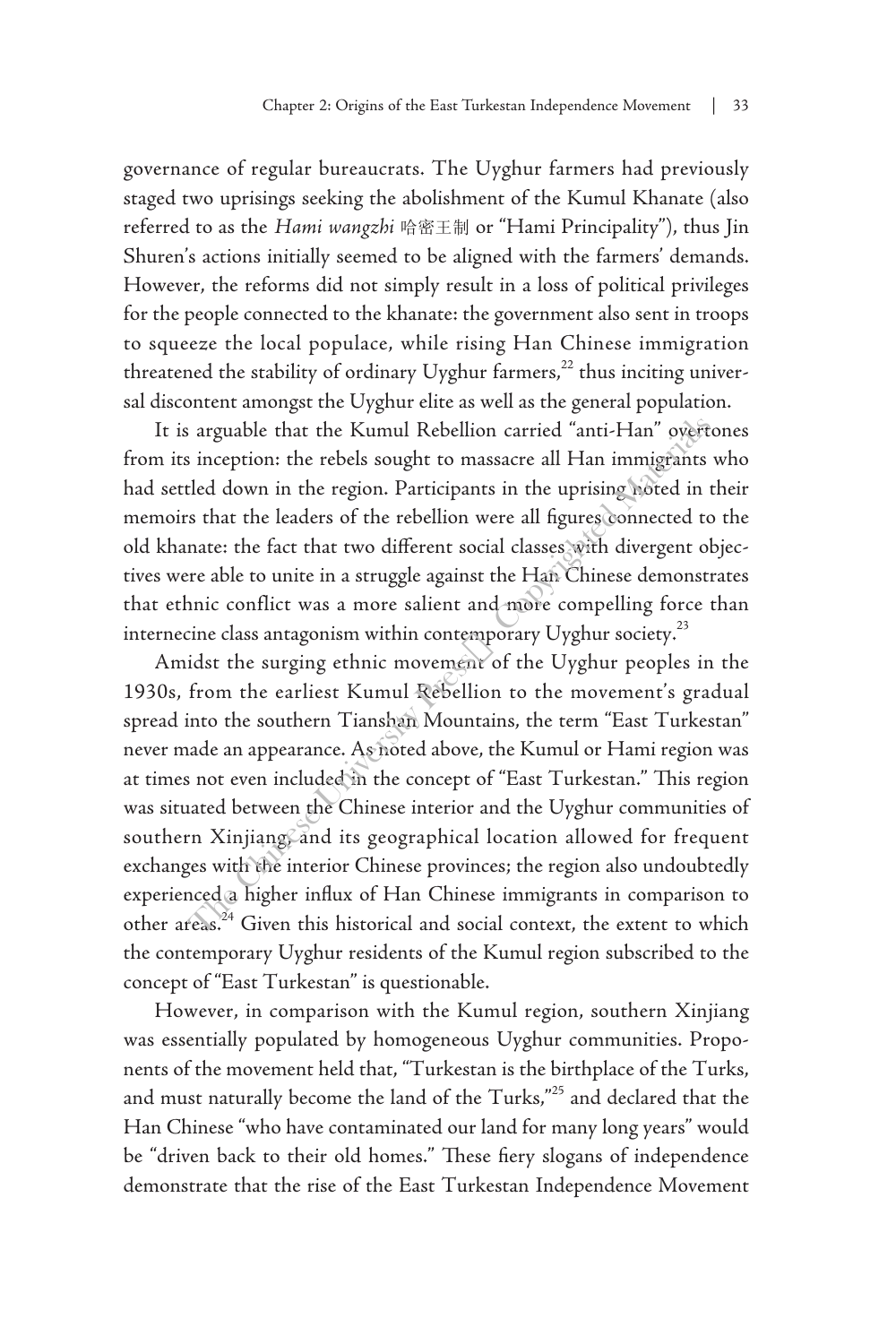was linked to a strong sense of territoriality among some Uyghurs.<sup>26</sup> It is clear that the fundamental aims of the East Turkestan Independence Movement were to "overthrow China's rule" and strive to "liberate ethnic territories," while the movement's most essential characteristic involved attacking and purging everything that symbolized "China."

#### *Organizational Characteristics of the Movement*

The First East Turkestan Independence Movement succumbed not to enemy invasion, but rather to conflict among the movement's elite. In May 1934, Hoja Niyaz, the president of the Islamic Republic of East Turkestan, reached an agreement with the government of Xinjiang Province to detain and hand over Prime Minister Sabit (Sawut) Damulla as well as the republic's Minister for Judicial Affairs, leading to the collapse of the Islamic Republic before the provincial government forces even reached Kashgar. In this sense, it was Hoja Niyaz who buried the First East Turkestan Independence Movement.

It is worth noting that, although Hoja Niyaz and Sabit Damulla were both heads of state in the Islamic Republic of East Turkestan, they in fact commanded two different factions. As the leader of the Kumul Rebellion, Hoja Niyaz led forces composed of rebels from the Kumul and Turpan regions in eastern Xinjiang, who had gradually retreated westward toward Kashgar, while Sabit Damulla headed a nationalist group that had been active in the region between Hotan in the southern Tarim Basin and Kashgar, with the aim of establishing an independent ethnic regime. Sabit Damulla was in fact the spiritual leader of the First East Turkestan Independence Movement. by Hoja Niyaz, the president of the Islamic Republic of East Turned an agreement with the government of Xinjiang Province te<br>and over Prime Minister Sabit (Sawut) Damulla as well as the<br>Minister for Judicial Affairs, lead

Since both factions featured residents of the Turpan region as well as Islamic religious figures, they cannot be fully differentiated on either a regional or a religious basis. Sabit Damulla was born in Atush in the Kashgar region: he was a religious figure as well as a Uyghur intellectual, having studied abroad in Turkey and "received a modern education and a political baptism."<sup>27</sup> Many of his followers were reported to be "youths who had studied abroad in foreign countries."<sup>28</sup> Damulla's faction therefore arguably centered on a core group of Uyghur intellectuals with modern education. The role of Uyghur intellectuals as proponents and participants was the first important organizational characteristic of the East Turkestan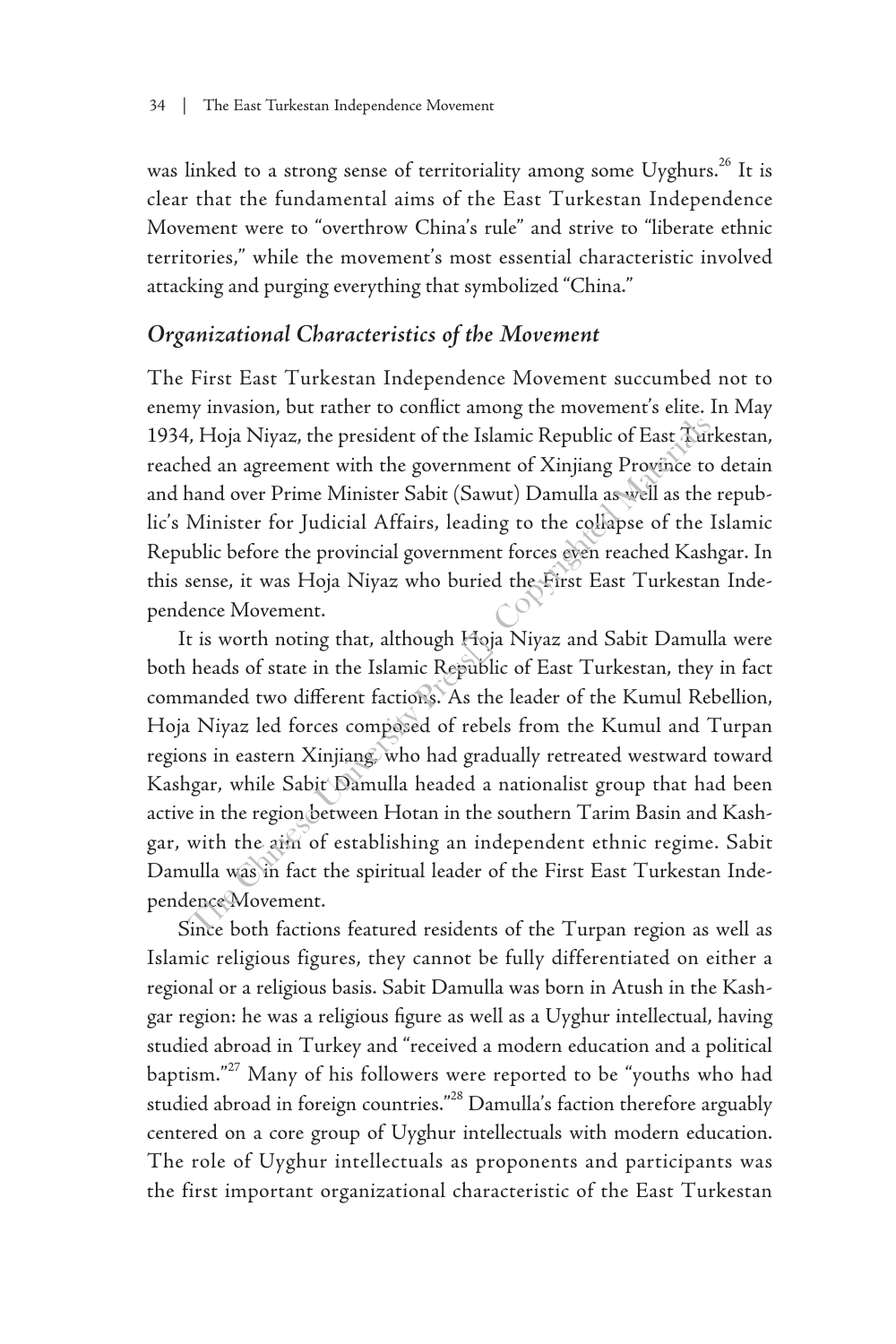Independence Movement; it also reflects the lineal relationship between the independence movement and the Uyghur Enlightenment of the early modern era.

Sabit Damulla, who is referred to as the father of the Islamic Republic of East Turkestan, once candidly acknowledged in a letter to an Indian Islamic youth organization that Uyghur society had fallen far behind international society.29 The Islamic Republic of East Turkestan was organized in the form of a republic, and operated under a directorial system of governance: these positions were inscribed in the "Founding Principles" of East Turkestan, which was formally established on November 12, 1933, in Kashgar.30 However, the new republic's "Founding Principles" also stated that: "Persons undertaking government duties must be conversant with the Quran and with modern science,"31 demonstrating that the so-called "Islamic Republic" did not seek to institute secularism. The "Founding Principles" also show that, in terms of its political ideology, while the First East Turkestan Independence Movement advocated an end to ethnic oppression at the hands of Han Chinese dictators along with separation from China, it also promoted the modernization of Uyghur society. This again marks the Independence Movement as the ideological heir to the Uyghur Enlightenment. tan, which was formally established on November 12, 1937<br>
r.<sup>30</sup> However, the new republic's "Founding Principles" afso stersons undertaking government duties must be conversant with<br>
and with modern science,<sup>731</sup> demonst

Inspired by the Kumul Rebellion, southern Xinjiang erupted in a series of uprisings. Religious figures played a clear role in forwarding these uprisings, and the concept of "Islamic *jihad*" had an inspiring effect on the rebels. One figure who served at a command post for the rebellions recalled that, during the "Turpan Rebellion," everyone from the commanding personnel to the ordinary rebels was filled with religious fervor.<sup>32</sup> Sabit Damulla reportedly utilized the theory of "Islamic *jihad*" to mobilize Uyghurs in the Hotan region prior to the "Hotan Uprising."<sup>33</sup> The injunction to "carefully abide by the Quran" was also explicitly written into the "Founding Principles" of the Islamic Republic of East Turkestan.<sup>34</sup> Though its time was short, it was the association with Islam that led the rebel forces in different regions to briefly unite under the "republic"; this is an undeniable fact.

The efforts of the Islamic Republic of East Turkestan to achieve unity through the rallying cry of "Islamic *jihad*" were informed by the fact that the participants in the uprisings stemmed from different social classes and different regions: although they were able to find common ground in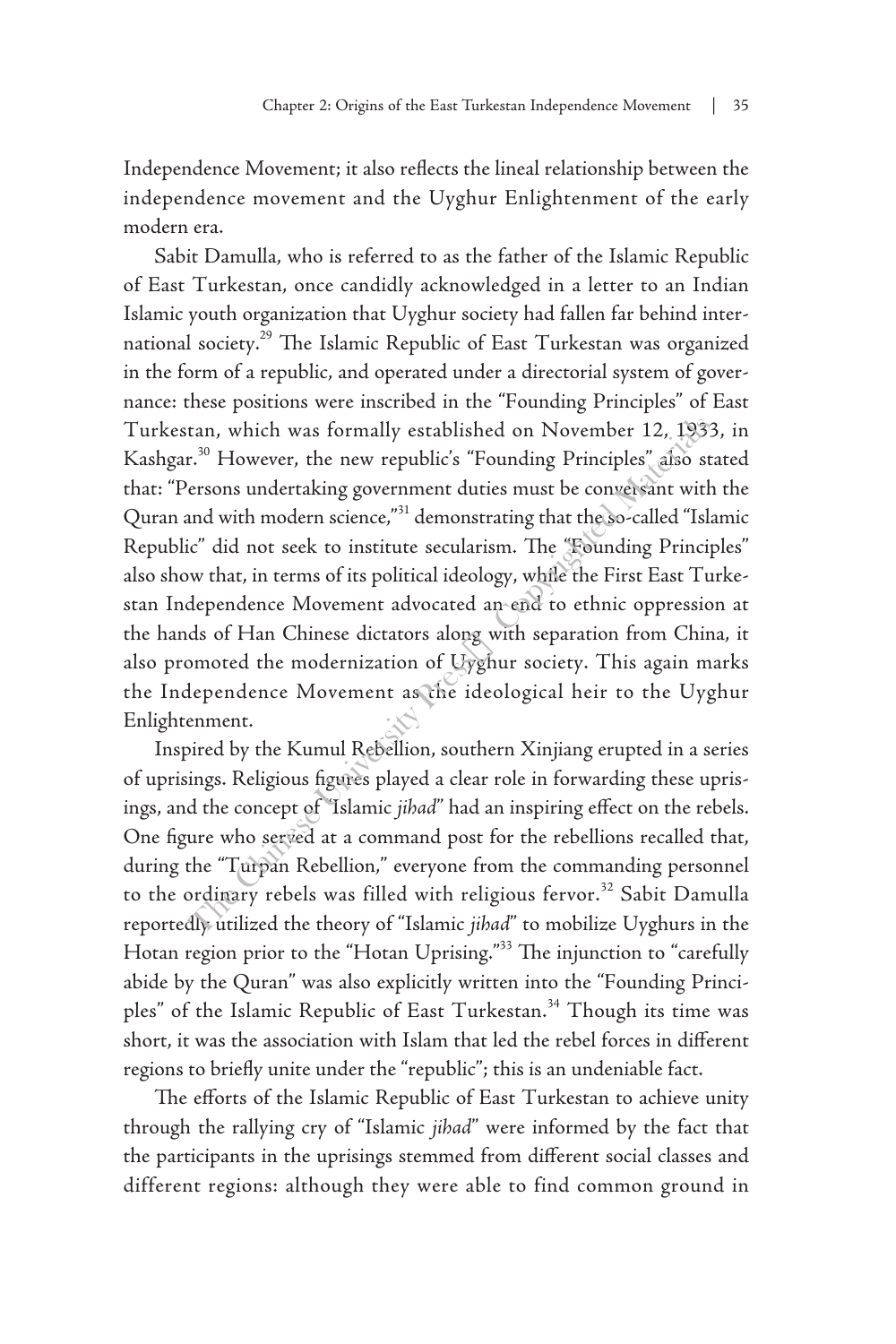opposing ethnic oppression, rebels of different socioeconomic classes diverged sharply in terms of their motivations and their objectives. Since most of the inhabitants of a given region were engaged in the natural economy of self-sufficient oasis agriculture, conflicts over oases had given rise to a deep-seated sense of territorialism within Uyghur communities.<sup>35</sup> In addition, the fingerprints of Uzbek figures from the Soviet Union and Afghanistan could also be discerned in many of the local uprisings. Calling upon the "righteous cause" of "Islamic *jihad*" was therefore necessary to achieve complete cohesion in the political unification of diverse interest groups from different regions and different social classes; this was entirely a reflection of the practical circumstances of contemporary Uyghur society. Popular mobilization in the name of Islam was the second important organizational characteristic of the East Turkestan Independence Movement. The organizers of the First East Turkestan Independence Movement, as well as its successor movements, used "Islamic *jihad*" as a rallying cry to mobilize mass participation, treating Islam as a conduit to unify the various political forces participating in the independence movements. position of the practical circumstances of contemporary Uyghur<br>
tion of the practical circumstances of contemporary Uyghur<br>
lar mobilization in the name of Islam was the second importational<br>
characteristic of the East Tur

## **2.3 Ethnic Oppression in Xinjiang**

### *Political Inequality*

The progression from the Uyghur Enlightenment to the East Turkestan Independence Movement shows that a sense of ethnic crisis among Uyghur intellectuals, who had been exposed to the influence of modern international thought as well as pan-Turkism and pan-Islamism, was the primary motivating force for the germination of the independence movements. This sense of ethnic crisis stemmed from contemporary social conditions in Xinjiang, and the ethnic oppression experienced by Xinjiang communities in the first half of the  $20<sup>th</sup>$  century was the most direct cause for the rise of the East Turkestan Independence Movement.

Hai Weiliang defines the relationship between Uyghur communities and the central government prior to the latter half of the  $19<sup>th</sup>$  century as "the relationship of a tributary state and a suzerain."<sup>36</sup> This definition is not entirely apt, but there is no doubt that the Qing government granted a certain degree of autonomy to Uyghur communities. However, after the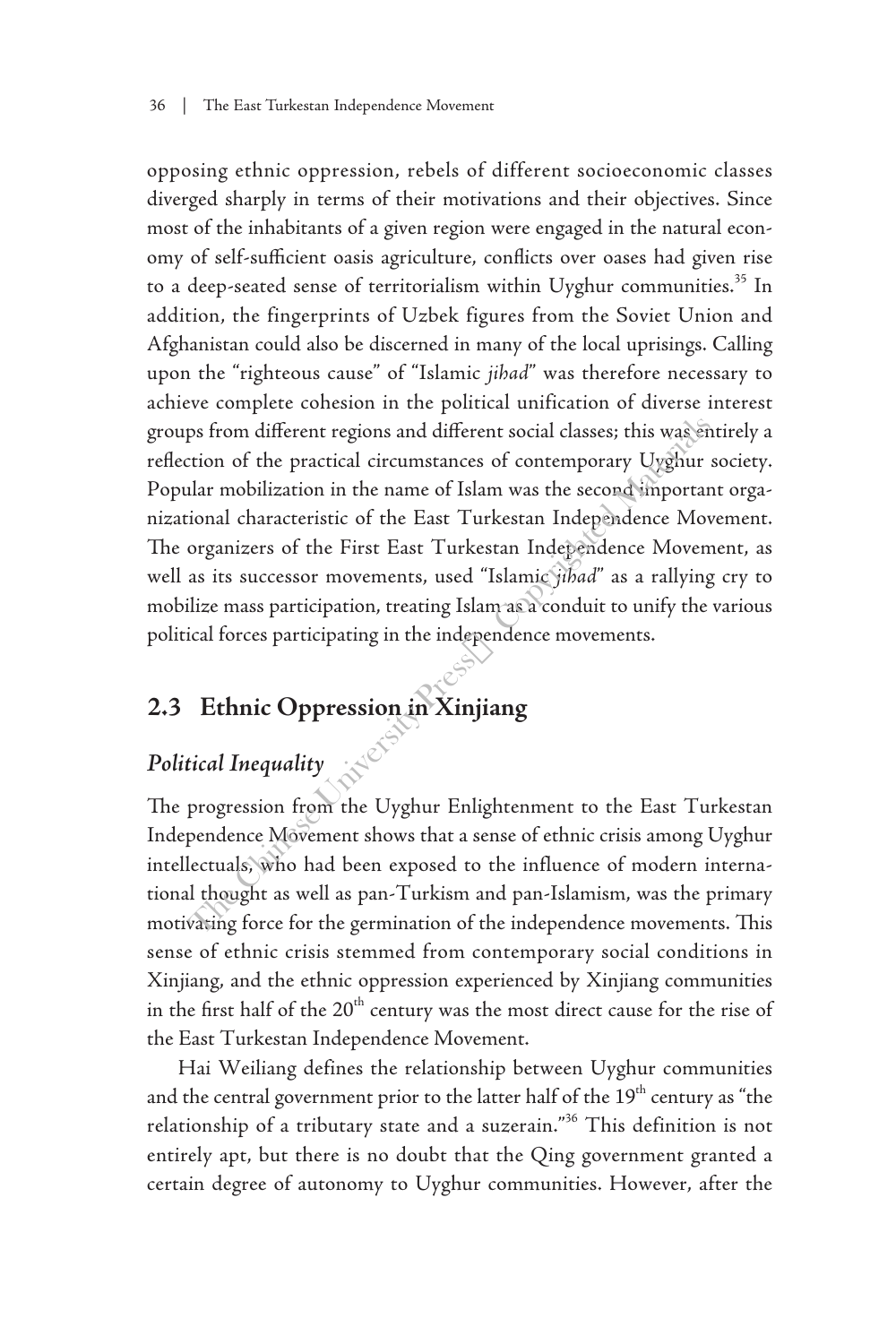Qing Dynasty recaptured the territory of Xinjiang, and particularly after it founded the province of "Xinjiang" in 1884, the Uyghurs' unique bureaucratic system—the "beg" system—was abolished, and the Uyghur population was absorbed under the direct administration of the central government. Thereafter, a large influx of Han Chinese bureaucrats, immigrants, and other figures began flowing into Xinjiang, including the Uyghur region.<sup>37</sup>

According to a 1928 national survey by the Ministry of the Interior of the Republic of China, at the time, Xinjiang had a total population of 2,551,741; Uyghurs comprised 70% of the population, while the Han Chinese population represented less than 10%.<sup>38</sup> However, the Uyghur population may have been even larger in actuality. The estimates by Japanese scholar Hori Sunao place the total Uyghur population at 2,941,000 in 1940. Extrapolating from the figures provided by Hori, the Han Chinese population at that time would have only been around  $234,715.^{39}$  Regardless of whether or not these calculations are accurate, it is an incontestable fact that the Han Chinese population in Xinjiang was extremely small in that era. Yet many of these Han Chinese inhabitants were bureaucrats, soldiers and merchants, who maintained a tight grasp on real political, military and economic power in Xinjiang.<sup>40</sup> (41; Uyghurs comprised 70% of the population, while the<br>
e population represented less than 10%.<sup>38</sup> However, the Uyg<br>
ion may have been even larger in actuality. The estimates by J<br>
iolar Hori Sunao place the total Uyghu

During the era of the Republic of China, political power in Xinjiang was concentrated in the hands of the Han Chinese: this is clear from the contemporary administrative structure and the ethnic composition of officials. From the founding of the Republic of China in 1911 to the mid-1940s, a series of warlords and dictators of Han Chinese background had ruled over Xinjiang, concurrently serving as the chief administrator (provincial governor) and the highest-ranking military officer (governorgeneral), and espousing "closed-door" policies. The senior officials of the organs of the provincial government (including the Department of Civil Affairs, Department of Finance, Department of Education, Department of Works, and the Foreign Affairs Office) were also all of Han Chinese ethnicity.<sup>41</sup> Having been converted into a "utopia" that was almost wholly isolated from the central government and the interior provinces,<sup>42</sup> turnover of Xinjiang's highest-ranking leaders was achieved only by means of assassinations and regime changes. Yet the Uyghur people were unable to play any kind of role amidst this farce of rapidly changing regimes.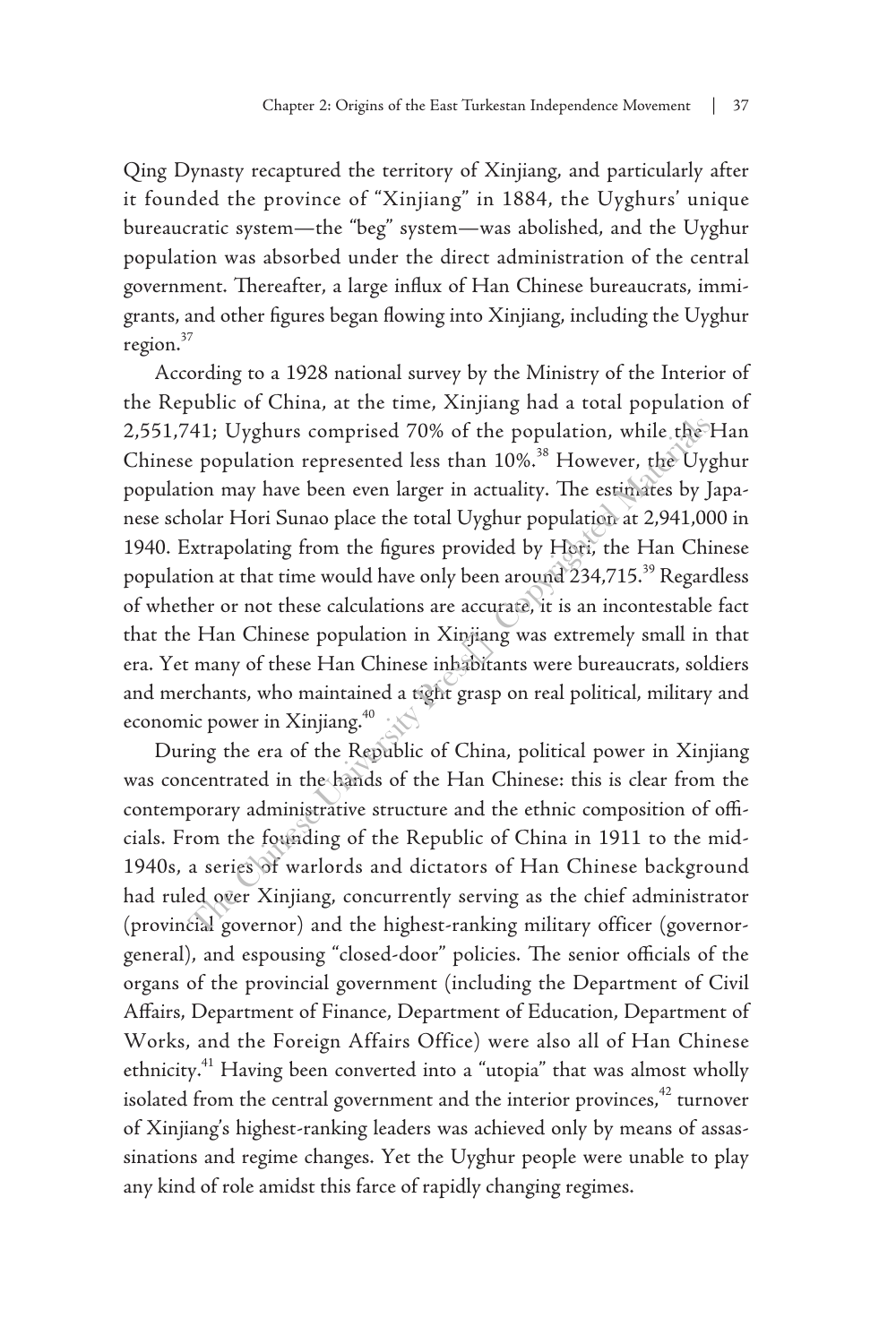Within the local administrative system (comprising 8 administrative districts and 59 counties), people of local ethnic background were similarly nowhere to be seen. In southern Xinjiang, although Uyghurs represented nearly 95% of the local resident population,<sup>43</sup> the period from 1912–1922 witnessed only one figure of Uyghur background amongst the senior administrators and county magistrates. $44$  "Who has the right to say that a people should be subject to wicked oppression by a minority? Who can admit that a people should not struggle for its survival? From the vantage point of the entire Republic of China, in the spirit of Mr. Sun Yat-sen's Three People's Principles for founding the state, there are no advantages to Xinjiang separating itself from China and seeking independence for the people of Xinjiang, yet the facts tell us, we cannot begrudge this to the people of Xinjiang." As noted in the passage above by two intellectuals recalling the course of the First East Turkestan Independence Movement, in analyzing the causes for the rise of the independence movement, the political inequality between ethnic groups in that era cannot be overlooked.45 According to the essay "Xinjiang Legislators in the Era of the Beijing Government," cited above, among the 20 parliamentarians elected in Xinjiang in 1921, only 3 were Uyghurs; moreover, they were all puppets hand-picked by the Provincial Governor Yang Zengxin, and their ability to represent the Uyghurs' interests and wield any personal political power was naturally viewed as suspect by the local Uyghur populace.<sup>46</sup> Even more surprisingly, the 40 parliamentary representatives elected in Xinjiang in 1915 did not include a single person of Uyghur ethnicity.<sup>47</sup> These facts illustrate how the Uyghurs, despite being the majority ethnic group in the region, were completely excluded from legislative bodies and the policymaking process in contemporary Xinjiang society. e People's Principles for founding the state, there are no advaniang separating itself from China and seeking independence<br>le of Xinjiang, yet the facts tell us, we cannot begindly this<br>le of Xinjiang," As noted in the pas

#### *Economic Extortion and Policies for Cultural Assimilation*

However, the Han Chinese elite who wielded political hegemony in the region of Xinjiang did not play any active role in local socioeconomic development. During the Republican era, economic conditions in Xinjiang experienced little change in comparison with the late Qing era: the region saw no advancements in modern industry and transportation,<sup>48</sup> and depended on foreign imports for the vast majority of manufactured goods.<sup>49</sup> A Uyghur intellectual offered the following critique of the ruling authorities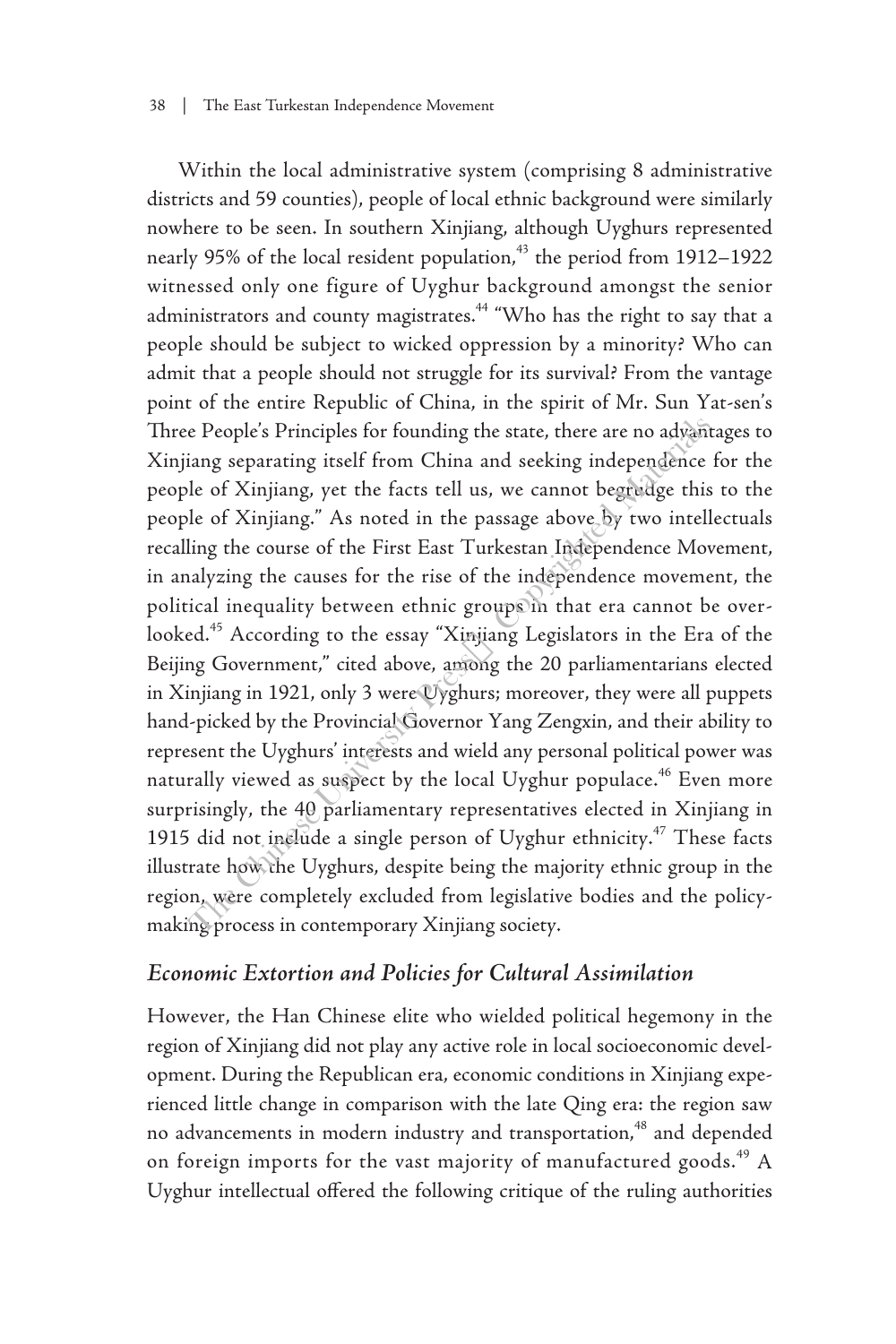in 1921: "Upon entering the Republican age, the biggest change in Xinjiang was writing such-and-such year, such-and-such month of the Republic of China in letters, and even that, we Uyghurs learned from the Han Chinese."<sup>50</sup>

During the era of the Qing Dynasty, the central government had annually disbursed around 3 million taels in funding or "interprovincial assistance" (xiexiang 協餉) to the Xinjiang provincial government.<sup>51</sup> However, in the Republican era, even this type of funding was discontinued. In response to a severe financial crisis, the first provincial governor of Xinjiang, Yang Zengxin, adopted measures for increased taxes, paper rationing, revitalization of industry and commerce, wasteland reclamation, and so on.<sup>52</sup> However, Yang's "revitalization" of industry and commerce achieved little to no results,53 and he ultimately resorted to extortion of the local populace to mitigate the crisis. Between 1912 and 1915, Xinjiang issued 6,232,800 taels of paper currency not backed by reserves.<sup>54</sup> In comparison with 1884, the year the province was founded, by 1915, agricultural taxes in Xinjiang had risen sharply: taxes on wheat had increased by a factor of 2–3, and taxes on corn had increased by a factor of 2–5, while taxes on grass fodder had soared by a factor of 19.<sup>55</sup> a, adopted measures for increased taxes, paper rationing, revision industry and commerce, wasteland reclamation, and so er, Yang's "revitalization" of industry and commerce achieved sults,<sup>53</sup> and he ultimately resorted t

Local bureaucrats abusing their privileges to plunder the Uyghur inhabitants was a common occurrence.<sup>56</sup> The surprising phenomenon of ministers of the provincial government seeking demotions to the level of county magistrate was a reflection of the opportunities such direct administrative positions offered for exploitation of the populace.<sup>57</sup> The memoirs of bureaucrats from that era record many strategies for pillaging via taxation.<sup>58</sup> County magistrate positions in Kucha, Aksu, Yarkent, Kargilik, and other regions in southern Xinjiang with a high concentration of Uyghurs were regarded as particularly "lucrative positions" (*feique* 肥缺). It is therefore easy to imagine the scale on which Han Chinese bureaucrats plundered the local Uyghur population.

Until 1933, the Xinjiang provincial government had enforced a policy mandating that Uyghurs receive an education at Chinese-language schools (academies). The original purpose of this policy, dating back to the Qing Dynasty, was to induce Uyghurs to abandon their traditional customs and instead adopt Chinese customs; the policy thus carried an implicit bias against Uyghur culture.<sup>59</sup> Such ethnically biased policies encouraged a sense